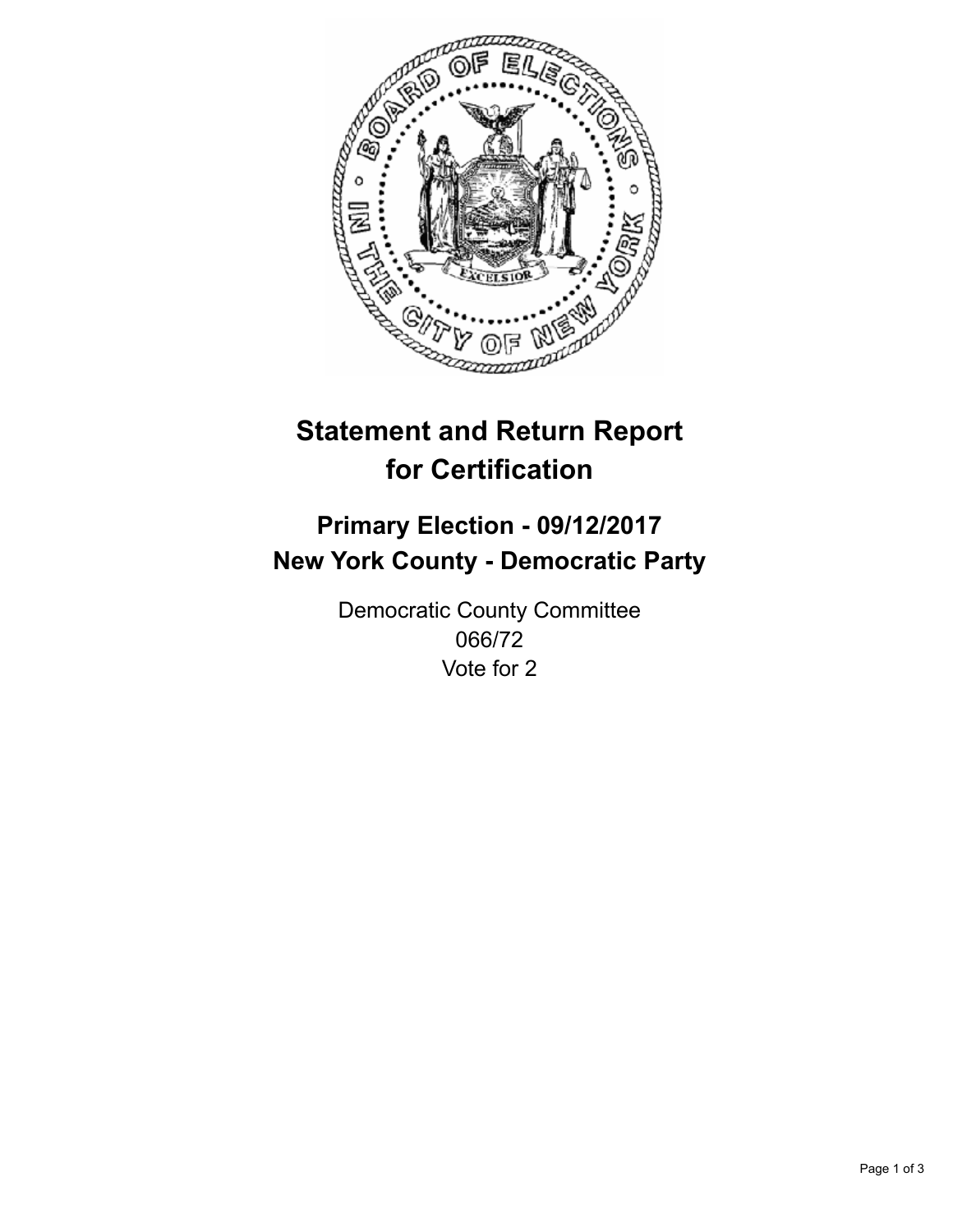

## **Assembly District 72**

| <b>PUBLIC COUNTER</b>                                    | 149 |
|----------------------------------------------------------|-----|
| MANUALLY COUNTED EMERGENCY                               | 0   |
| ABSENTEE / MILITARY                                      | 6   |
| <b>AFFIDAVIT</b>                                         | 1   |
| <b>Total Ballots</b>                                     | 156 |
| Less - Inapplicable Federal/Special Presidential Ballots | 0   |
| <b>Total Applicable Ballots</b>                          | 156 |
| <b>VENECIA MOJICA</b>                                    | 37  |
| CLARA ROSA                                               | 47  |
| <b>JOHN HIGGINS</b>                                      | 59  |
| <b>JOHN BRIAN MURTAUGH</b>                               | 49  |
| VALERIE VALENTINE (WRITE-IN)                             | 1   |
| <b>Total Votes</b>                                       | 193 |
| Unrecorded                                               | 119 |